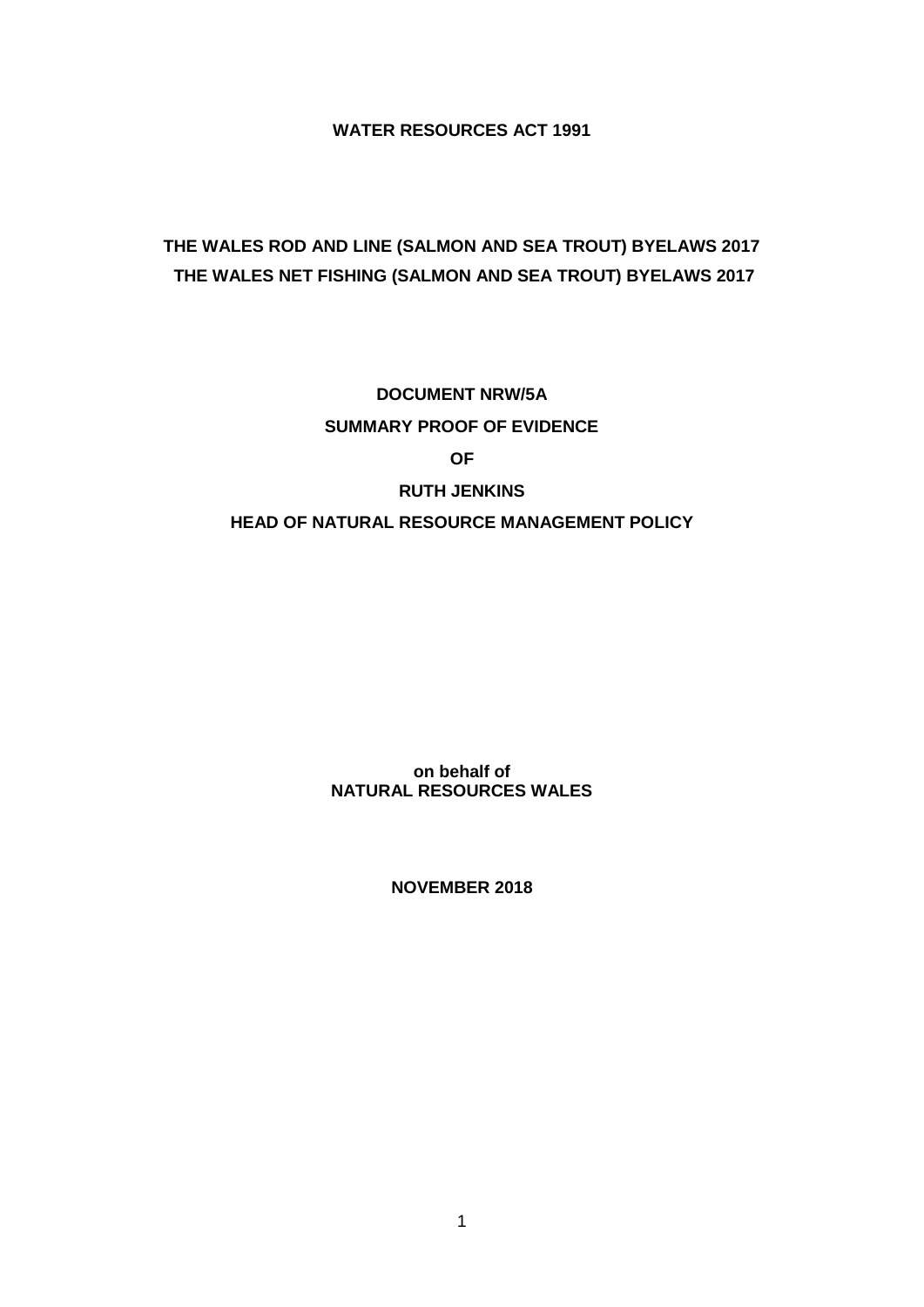## 1 **Personal background**

- 1.1 My name is Mrs Ruth Jenkins, and I am the Head of Natural Resource Management Policy (currently Acting Executive Director Evidence Policy and Permitting). In my role I oversee NRW policy and strategic planning work which sets out how NRW pursues the sustainable management of natural resources.
- 1.2 I am qualified to degree level in Environmental Science, with 30 years' experience in environmental policy and land management operations covering agriculture, forestry, water management and biodiversity and recreational access.
- 1.3 With regards to my involvement with the Wales Rod and Line (Salmon and Sea Trout) Byelaws 2017 and the Wales Net Fishing (Salmon and Sea Trout) Byelaws 2017 (together "**the All Wales Byelaws"**), I manage the fisheries advisors in my capacity as Head of Natural Resource Management and I lead the Strategic Fisheries Management Group across NRW which includes senior leads in national and operational management of fish stock and fisheries. Under my supervision, the fisheries advisors have led the work on developing the proposed case for amended byelaws and I have submitted and sponsored decision papers to the NRW Board.

## **2 Scope of evidence**

2.1 My evidence seeks to demonstrate the legislative, strategic and policy context for NRW's wider duties which support the sustainable management of fish stock and fisheries in Wales through, in particular, the implementation of the All Wales Byelaws.

## **3 Legislative background**

3.1 The Environment (Wales) Act 2016<sup>1</sup> sets the statutory purpose of NRW as being to pursue Sustainable Management of Natural Resources (**SMNR**). This promotes an integrated approach to addressing the pressures and drivers of ecosystem change, rather than just mitigating its effects. SMNR, together with NRW's duty in Section 6 of the 2016 Act to maintain and enhance biodiversity, and the Nature Recovery Action Plan (**NRAP**) (which represents the biodiversity strategy for Wales), provide NRW

**<sup>.</sup>** 1 **LEG/25**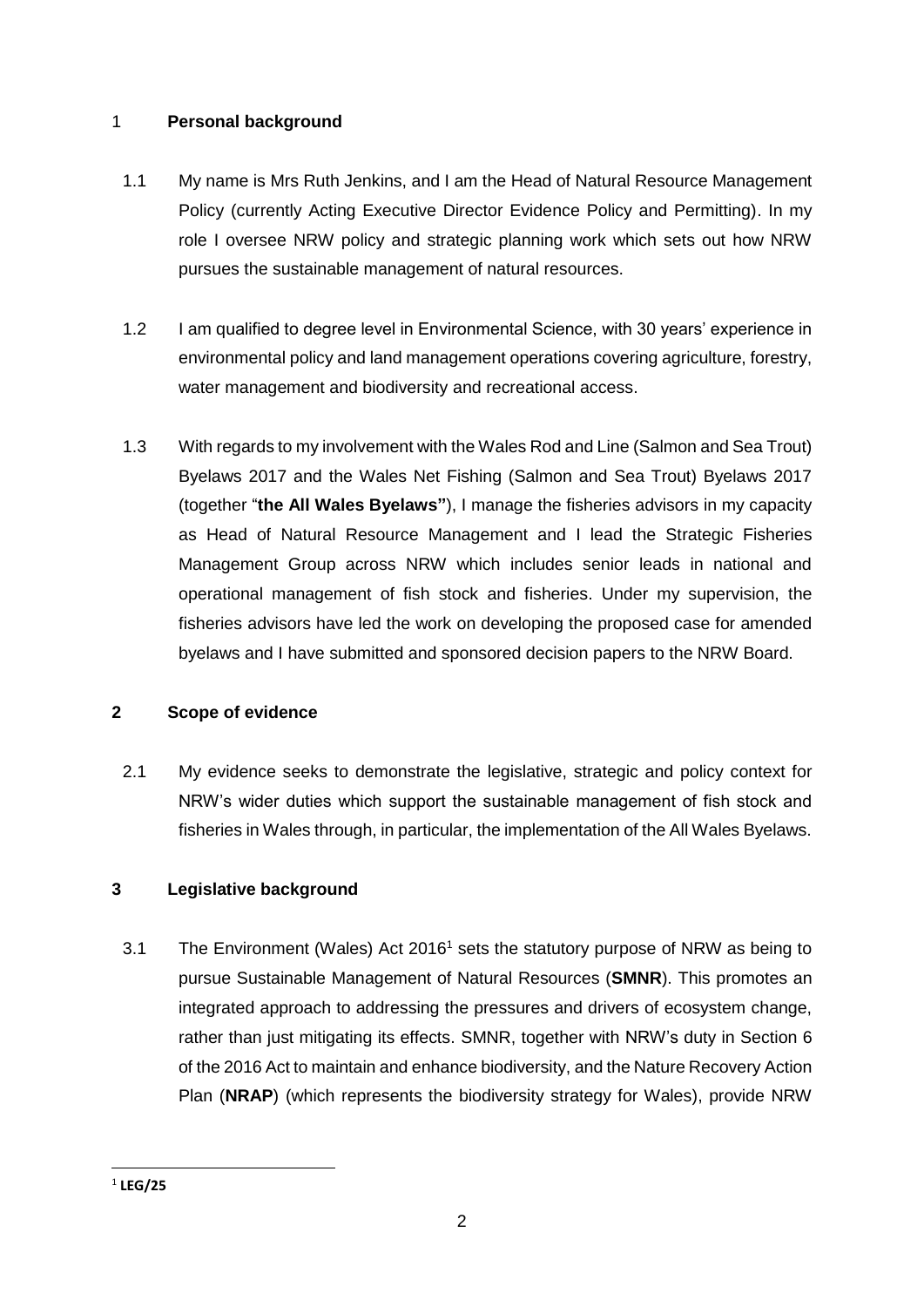with a renewed focus to exercise the full range of our functions so as to improve ecosystem resilience.

- 3.2 In the Well-being of Future Generations (Wales) Act 2015<sup>2</sup> ("**the 2015 Act**"), 'sustainable development' means the process of improving the economic, social, environmental and cultural well-being of Wales by taking action, in accordance with the sustainable development principles, is aimed at achieving the well-being goals set out in the 2015 Act.
- 3.3 NRW has also corporately set out its key wellbeing objectives and framed its corporate plan around these objectives. Its wellbeing objectives include, for example, championing the Welsh environment and the sustainable management of Wales' natural resources, and to ensure land and water in Wales is managed sustainably and in an integrated way. This means that activity and resources are being aligned around NRW's statutory duties under the 2016 Act, in the context of the 2015 Act.

## **4 Sustainable Management of Natural Resources**

- 4.1 The SMNR objective is about taking action to build resilience into Wales' natural resources and ecosystems so that the services they provide are available now, for future generations, and so they contribute to the achievement of the well-being goals.
- 4.1 The 2016 Act also sets out nine principles which apply when working towards the objective of the sustainable management of natural resources. These principles include, for example, taking account of the benefits and intrinsic value of natural resources and ecosystems, as well as taking action to prevent significant damage to ecosystems.
- 4.2 The principles of SMNR apply to NRW when exercising its functions, and to Welsh Ministers when developing and implementing the Natural Resources Policy.

## **5 Biodiversity duty and lists**

5.1 Section 6 of the 2016 contains the biodiversity and resilience of ecosystems duty, which requires public authorities to seek to maintain and enhance biodiversity in the

**<sup>.</sup>** 2 **LEG/23.**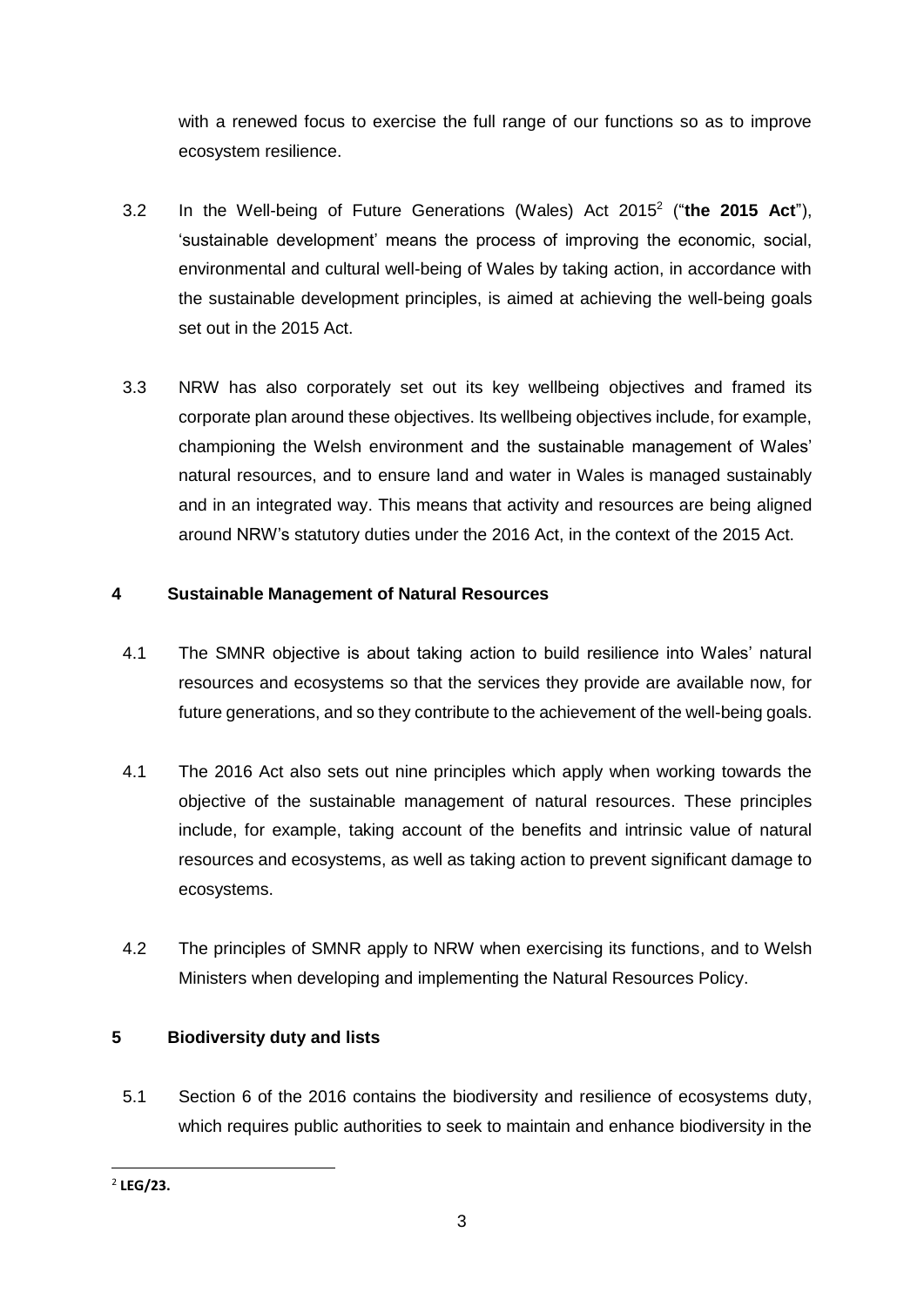exercise of functions in relation to Wales, and in so doing promote the resilience of ecosystems. Section 7 also requires that the Welsh Ministers prepare and publish a list of species and habitats of principal importance for Wales, and take all reasonable steps to maintain and enhance those species and habitats, and to encourage others to take such steps. Atlantic salmon and sea trout are so listed.

5.2 NRW's work on biodiversity is guided by the six objectives of the Nature Recovery Action Plan for Wales (**"NRAP8"**) <sup>3</sup> which have been identified to contribute to reversing the decline of biodiversity in Wales.

#### **6 Other principles which NRW applies to the conservation of biodiversity**

- 6.1 There are other high-level principles which guide NRW's work. For example, the need to apply a Precautionary Principle arises from Article 191 of the Treaty of the European Union, (**"the TEU"**) <sup>4</sup> which requires EU policy and action relating to the environment to embed the Precautionary Principle. This is equivalent in effect to the Precautionary Approach adopted by ICES and NASCO.
- 6.2 The Precautionary Principle as defined by the TEU concerns how decisions should be made when there is uncertainty about the (environmental) consequences. Generally, the requirement to prove no harm overrides the requirement to prove harm. The Precautionary Principle applies to NRW's approach to the conservation, management and exploitation of natural resources, and in turn, has informed its proposed All Wales Byelaws.

#### **7 The State of Natural Resources Report**

7.1 SoNaR $R^5$  sets out the national evidence base for the sustainable management of natural resources. It shows that no ecosystem in Wales is currently showing all the attributes of resilience. This impacts the ability of our ecosystems to provide benefits for people, including contributing to well-being.

**<sup>.</sup>** <sup>3</sup> **POL/17.**

<sup>4</sup> **LEG/7.**

<sup>5</sup> **POL/19.**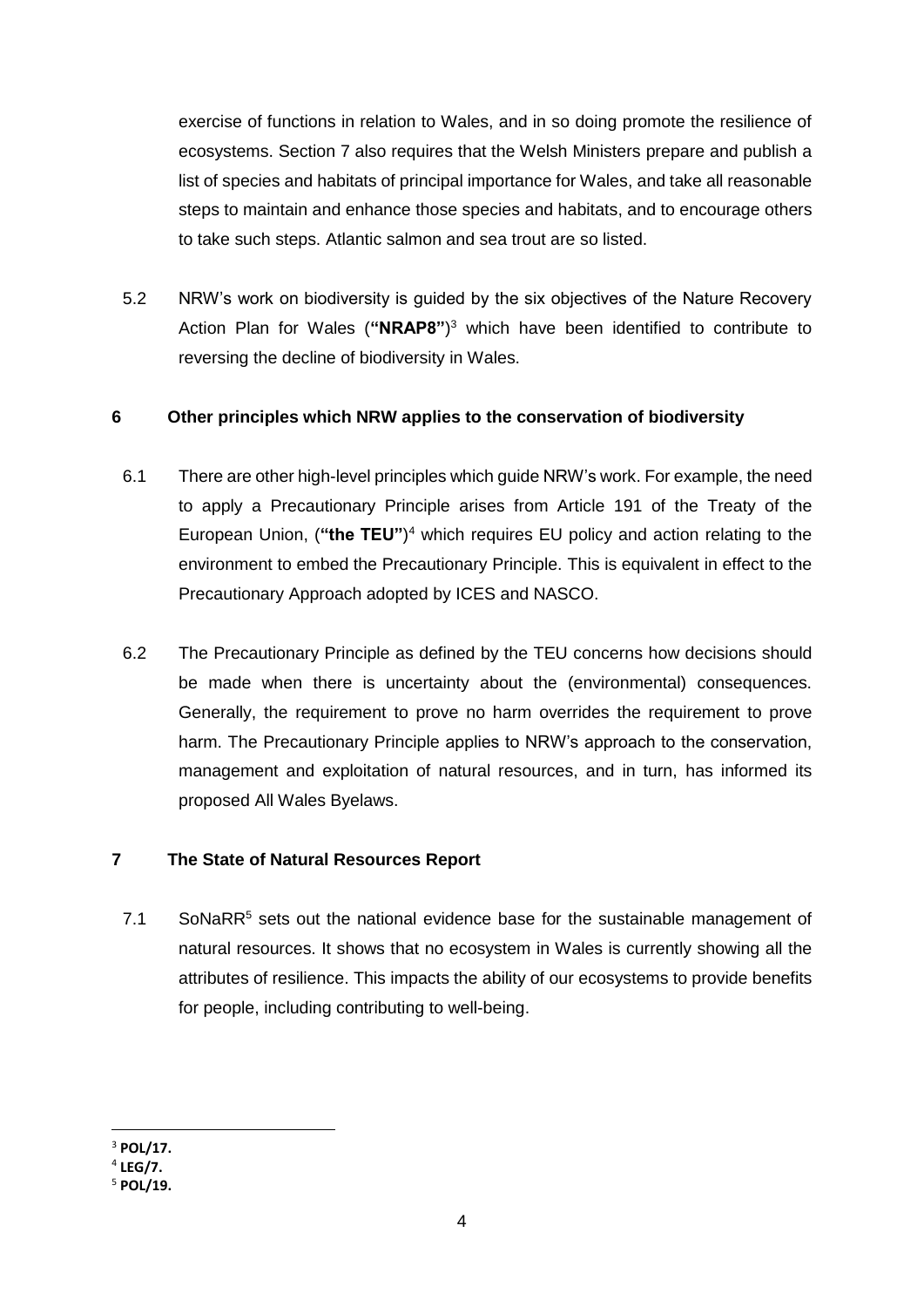#### **8 Relationship between the two Acts**

8.1 Wales' natural resources and ecosystems underpin our cultural, social, economic and environmental well-being. NRW's strategy for the sustainable management of fish stocks and fisheries is set in the context of the 2015 and the 2016 Act, as well as NRW's evidence base and the principles of SMNR.

#### **9 Area statements**

- 9.1 One of the key ways in which NRW will be bringing its evidence base together at relevant scales is the implementation of Area Statements. Area Statements set out a local evidence base for SMNR, and support place-based approaches, which are linked to the challenges, opportunities and national priorities in the Natural Resources Policy.
- 9.2 Area Statements' evidence, and the statutory requirement to use them, shows the difference between the longer-term challenges to fix our failing ecosystems and the need to apply shorter term functions which safeguard species conservation. The All Wales Byelaws provide a mechanism for achieving desired outcomes at an appropriate spatial and temporal scale, and can ensure we maintain a resource while we work to fix other issues which impact on ecological resilience.

## **10 Policy underpinning the All Wales Byelaws**

- 10.1 Our policy for managing the biological diversity of fish stocks including their genetic material, is to deploy specific duties that allow NRW to maintain populations of relevant species while NRW manage the longer-term challenges. Where NRW known risks to biodiversity or uncertainty of outcomes from current interventions we would deploy actions to lower the risk.
- 10.2 The All Wales Byelaws are just one means by which NRW proposes to carry out of its functional responsibility. This functional responsibility includes the regulation of inland fisheries in Wales, with a duty under the Environment Act 1995 ("**the 1995**  Act")<sup>6</sup> to maintain, improve and develop fisheries. The Current Strategy for

**<sup>.</sup>** 6 **LEG/11.**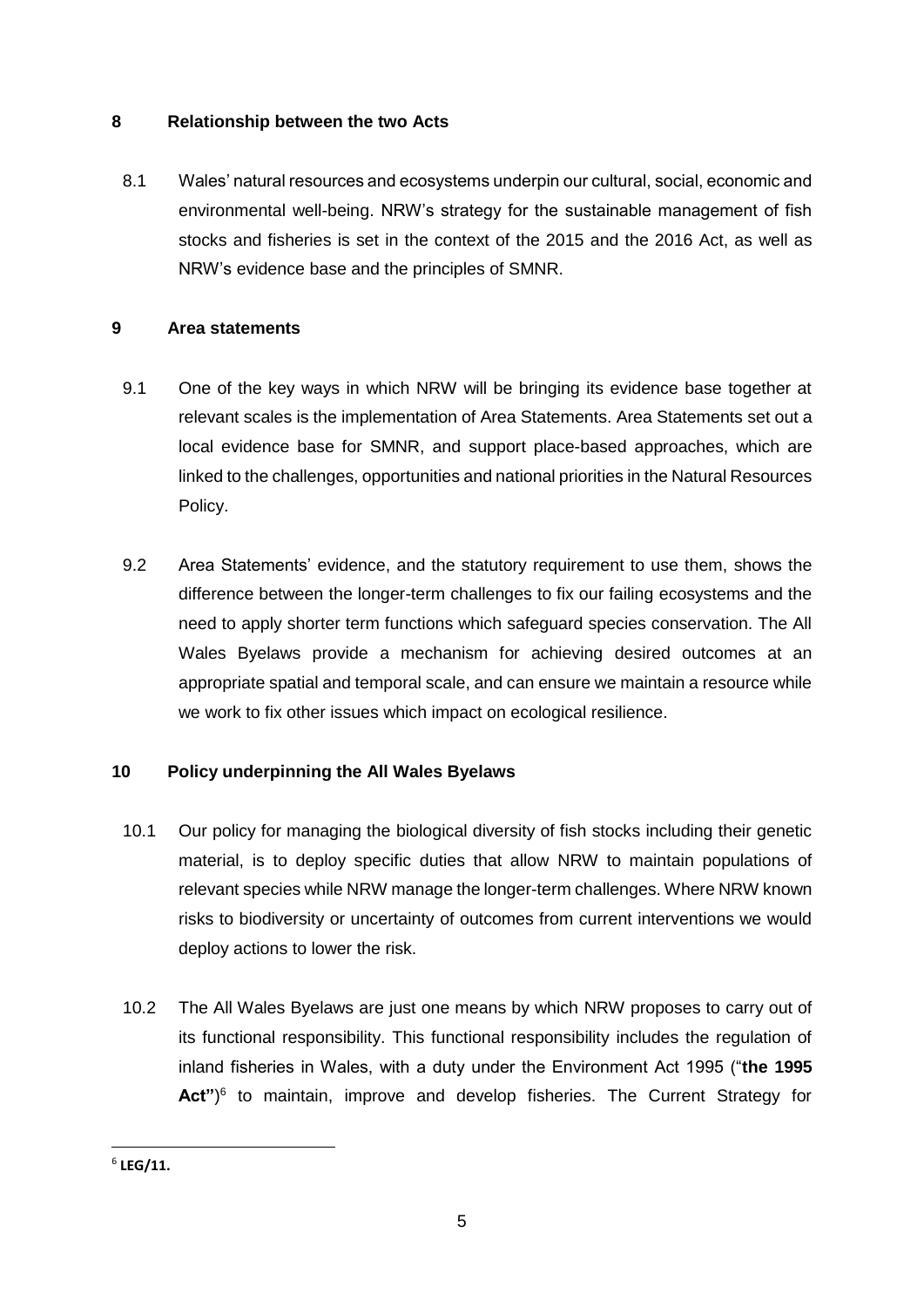Sustainable inland fisheries in Wales-Agenda for Change<sup>7</sup> sets out the long-term ambition and direction NRW is taking in the management of inland fisheries and sets out the challenges, evidence requirements and how we need to work to deliver sustainable fisheries in Wales. In the case of fisheries management, NRW's purpose and duties in relation to the 1995 Act are complimented by its functional duties and allow NRW to make critical evidenced interventions to sustain fish stocks.

#### **11 Other measures**

- 11.1 NRW is proposing a number of responses to the depleting salmonoid stocks in addition to the All Wales Byelaws<sup>8</sup>. NRW's additional suite of measures is addressed further in the evidence of Mr Robert Vaughan<sup>9</sup>.
- 11.2 Collectively these specific actions and the range of other actions and general duties carried out by NRW are being designed to support SMNR in Wales, positively enabling appropriate land and water management practices by us and others.

#### 12 **Statement of truth**

- 12.1 I hereby declare that:
	- I. This proof of evidence includes all the facts which I regard as being relevant to the opinions that I have expressed and that the inquiry's attention has been drawn to any matter which would affect the validity of that opinion;
	- II. I believe the facts that I have stated in this proof of evidence are true and that the opinions I have expressed are correct; and
	- III. I understand my duty to the inquiry to help it with matters within my expertise and I have complied with that duty.

**<sup>.</sup>** <sup>7</sup> **POL/6.**

<sup>8</sup> See Appendix 1 to Mr Gough's evidence, **NRW/1(B).**

<sup>9</sup> **NRW/6.**